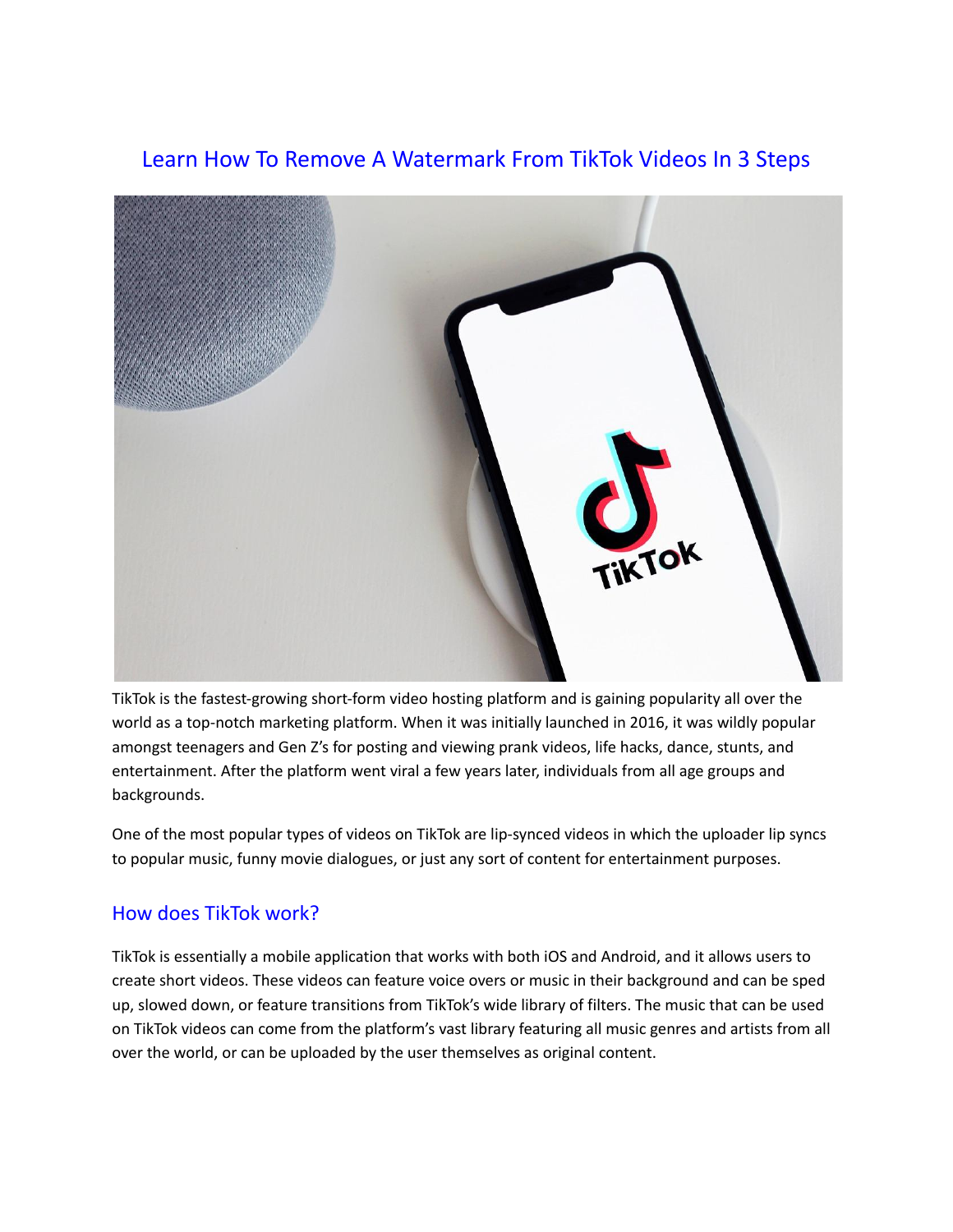Users can create a video using [TikTok](https://www.forbes.com/sites/johnhall/2022/04/17/tips-to-dominate-tiktok-pioneering-the-internets-new-way-of-marketing/?sh=59d2f4911bdd) in parts or as a whole, and can also add video content from their phone's gallery that was previously recorded. Once all of the videos are complete, users can add music, edit sound, and add voice over according to their choice. Users can then also add transitions, change their video's speed, and add various filters.

## What is the "For You" page on TikTok?

The "For You" page on TikTok is essentially a feed full of videos that the app recommends its users watch based on their activity on the app. For instance, if a user watches makeup videos and tutorials on the app, their "For You" page would most likely feature the same.

The content on "For You" pages is recommended by TikTok's AI code and uses the content that they like, view, share or download to find similar videos for their feed. On this page, users also have the option to select "not interested" for content that they do not like on their "For You" page so that the AI code doesn't recommend the same in the future.

## How to remove the watermark on TikTok videos?

Users often come across TikTok videos that are either too helpful or too funny to simply pass by. In such cases, users tend to download these videos and either save them in their gallery or share them with their friends and family over messaging platforms.

However, one annoying aspect of downloaded TikTok videos is that they always come with a TikTok logo along with the uploader's username. Not only is it annoying, but it also ruins the aesthetics of the downloaded video.

To remove the [watermark](https://ssstik.io/en) on your downloaded TikTok videos, users should use a tiktok watermark [remover.](https://ssstik.io/en) A TikTok watermark remover essentially removes the TikTok logo and username from any randomly downloaded video in three simple steps, as given below:

### 1. Find and download a TikTok video

The very first step would be to find a TikTok video that you like and want to download. Once you find such a video, click on the Share button on the right side of your phone's screen and then click on "Copy Link".

#### 2. Upload on SSSTiktok

Once you have the link copied, visit <https://ssstik.io/en> to paste the video's link on SSSTikTok's website. Once the link is processed, you will get the option to download the TikTok video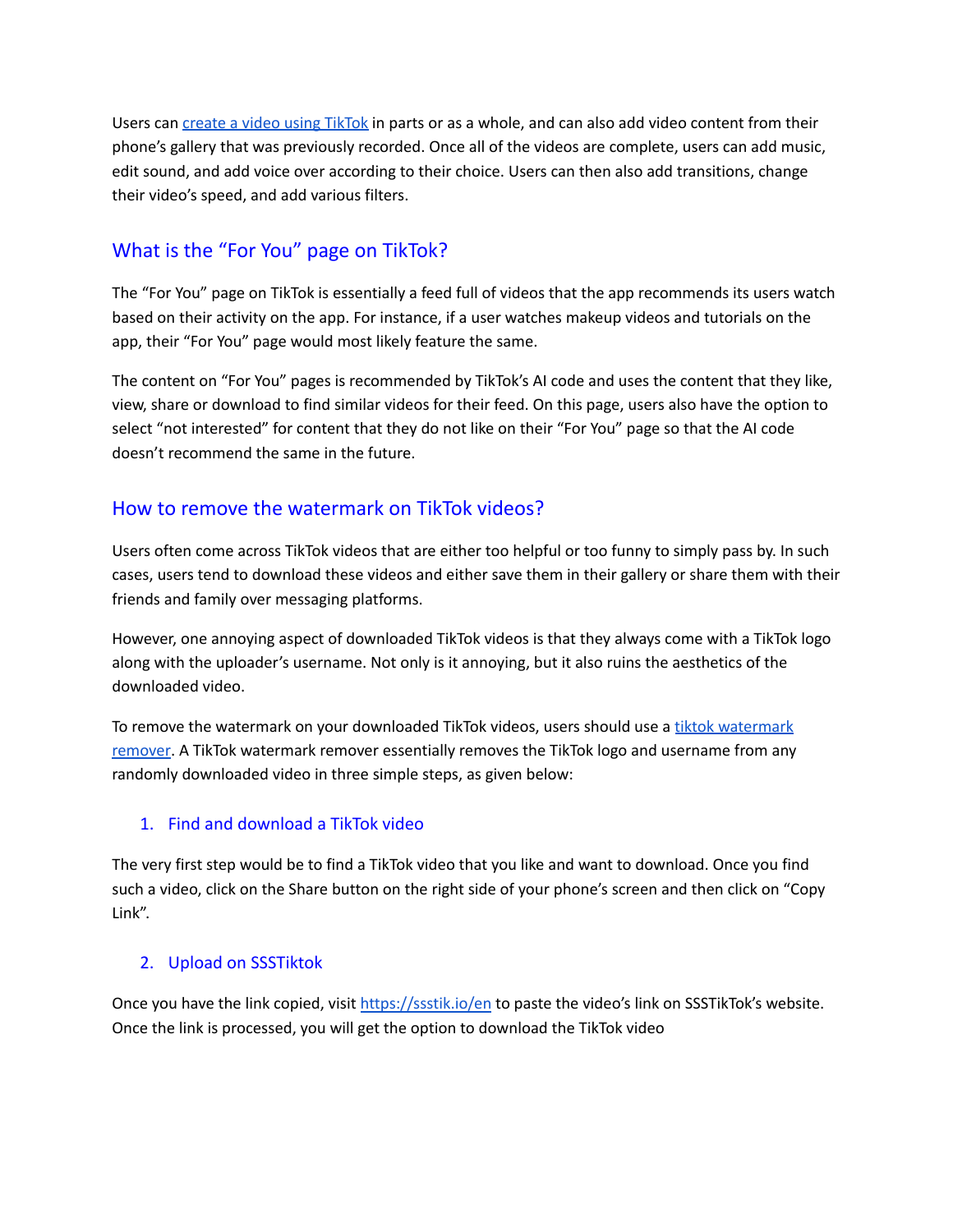#### 3. Download and enjoy

Once you click on the Download button, you get access to your chosen TikTok video without the annoying watermark. You can then edit these videos, share them with friends and family, and upload them anywhere else you want.

### What are the benefits of using a watermark remover?

The best part about using a watermark-removing app like SSSTiktok is that it is very easy to use, and is completely free of cost. Users can download as many TikToks as they want to without any hassle in the best possible quality.

The entire process is completed at remarkable speed, and users do not need a username, password, or any account to be able to use the services of SSSTiktok. This platform also works with all operating systems and works on your mobile phone, laptop, and PC alike.

### Do users have to upload all the videos they make?

Not necessarily - users do not have to upload all the videos they make using TikTok's platform. If some videos are still not complete and remain in the drafts of the individual, they can choose to save them there and upload them at a later time.

Users can also create videos and simply download them instead of uploading them on the platform. Many users use TikTok to create fun videos but do not upload them for privacy reasons. When this happens, users can simply download them instead of uploading, or even upload them privately so that the video can only be viewed by them and no one else.

# What do the "react" and "duet" features on TikTok do?

The react feature on TikTok is essentially a feature that allows users to react to the videos uploaded by other users. This essentially means that users can find a video they like or dislike and want to react to, choose the react feature, and can then create a video of their own on a screen that features the other video in a small rectangle over their video that can be moved around.

The duet feature also works similarly as users can choose a video they want to make a duet to and would be led to a screen that is divided into two parts. One of the sides would contain the video they create and the other would contain the video they choose to create a duet with.

### **Conclusion**

TikTok is a widely popular social media platform where users can share their short-form videos. In addition, individuals, companies, and influencers also use TikTok to promote their products, services, and